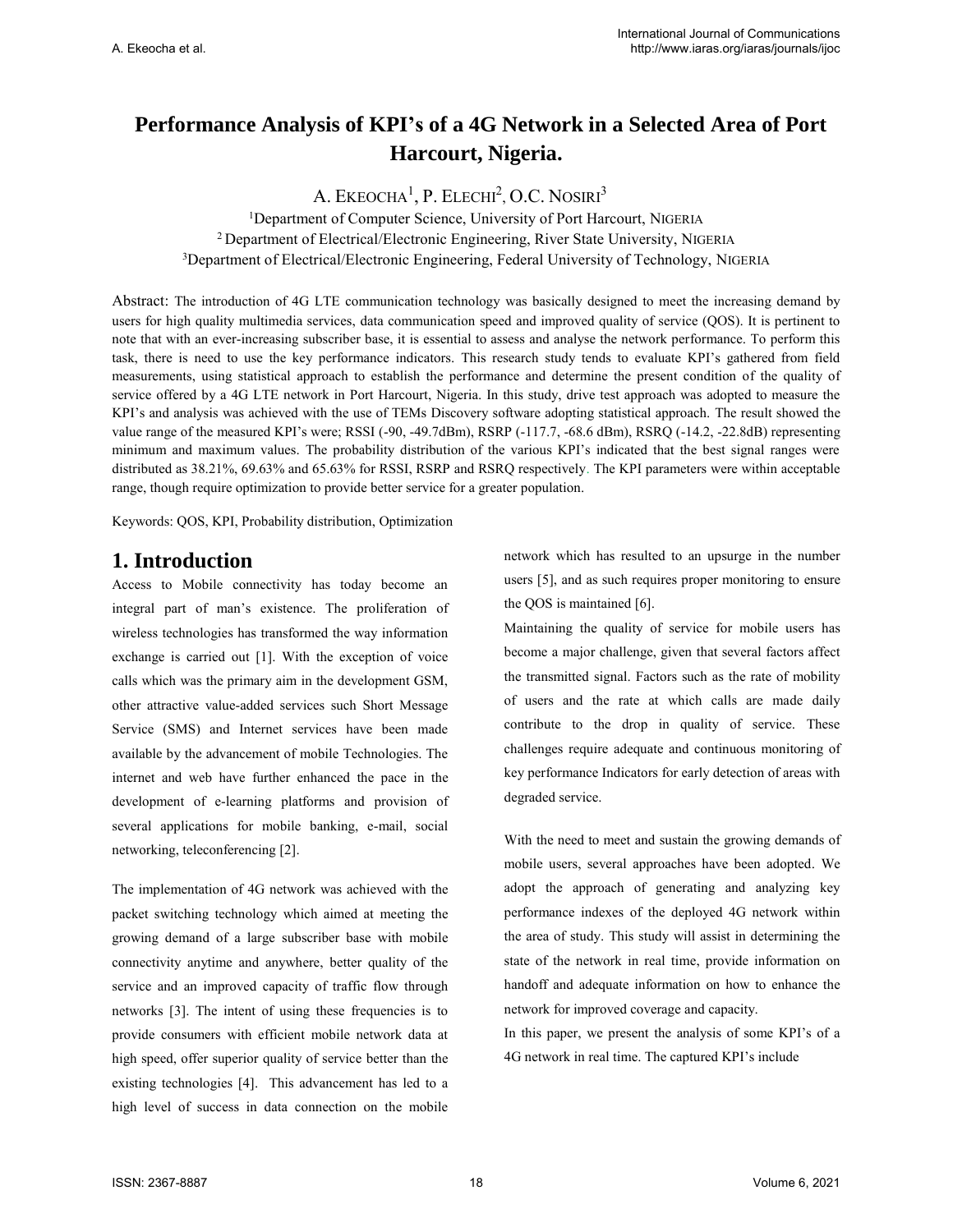RSSI, RSRP, RSRQ, BLER, DL Throughput and UL Throughput. These KPIs were measured from a 4G LTE at a frequency of 1800 MHz.

We divide the paper as follows: Section one provides an introduction, section two, review of literatures, three provides the methodology adopted, four, shows the results obtained and five, shows the conclusion.

## **2. Review of Literature**

Various research works have been done in this area to ascertain the quality of service using KPI'S. We thus present works related to this study;

According to [7] the authors analyzed the performance of KPI's in fourth-generation Network in Smart cities. They looked at KPI's which were related to the performance of the chosen network. They adopted the drive test for Data collection using Genex Probe V16. The result was analyzed and presented using probability distribution functions.

The work of [2] examined the quality of service off GSM service provider MTN in Abuja covering the eagles square during and after a political gathering. Five KPI's were utilized namely (CCSF, TCH-CR, CSSR, DCR, HOSR). Results showed that some deviations from the recommended values were obtained during and after the event. The authors opined that the QoS required some improvement to arrest further degradation. The authors in [8] carried out a research on the QoS of Nigerian GSM operators using a real time methodology. This study was carried out in Abuja Metropolis using KPI's such as CCR, CSSR, CDR, CHSR, SDCCH. The results obtained showed agreement with existing works on QoS status in Nigeria based on the above KPIs. The work of [9], carried out a research work titled KPI measurement on the 4G network within the University of Ilorin campus. Their work was geared at obtaining the throughput and other KPI's. They adopted a walk test approach for data collection where file upload, download or video streaming was carried out. It was observed that the 4G test showed no exceptional result. They opined that the 4G Network within the University of Ilorin campus needed optimization to cater for the population growth of students experienced.

 According to [10], they embarked on a network performance evaluation geared at ascertaining the level of degradation on the WCDMA networks within Owerri metropolis. MTN and Airtel Networks were chosen as mobile networks to be evaluated. In this, two networks were evaluated empirically to determine their performance using selected Key Performance Indicators (KPIs*).* The result showed that only MTN network along FUTO, Wetheral and Onitsha roads were in agreement with the NCC target value on CCSR. Also, MTN network along Onitsha road slightly met the NCC target value on CSSR and network accessibility. The work of [11] carried out performance studies on fourth generation LTE around shopping malls and schools in Lagos State. Huawei Technologies drive test (DT) equipment were used to capture data at an operating frequency of 1876.6 MHz. Key performance indicators monitored were listed as RSSI, RSRQ, RSRP, SINR and Throughput. MapInfo tool was used extract Test results and analysis done in MATLAB. The measured data was fitted using a ninth order polynomial to obtain fitness. The result showed a maximum RSRP of 2.49dBm, PDCP Throughput of 1867.41bps, PCC PHY Throughput of 2256.35 bps in BS 3, RSRQ of 0.37dBm, RSSI of 2.30dBm in BS 1, and SINR of 2.15dB in BS 2. They concluded that the obtained results compared favorably with that provided by NCC. The work of [12], described the development of an automatic artificial neural network (ANN) predictive QoS model. They adopted five key performance indicators (KPIs); CSSR, CD, SDCCH, TCH and CCR and data was collected from a GSM network operator. The collected data from KPI parameters were used to develop a mathematical model that was transformed into the proposed automatic QoS predicted model using ANN. The developed QoS prediction model, was found to be accurate and could perform well when compared with the existing manual approach in use by the Nigerian Communications Commission. The work of [13], carried out a study on a 4G LTE communication base station installed in a rural area of Peru with an aim to identify the quality-of-service parameters. They adopted the Descriptive-Correlational type of research. Research data as collected from 4G base stations in the 700MHz band. The instrument used for the investigation were the technical measurement reports,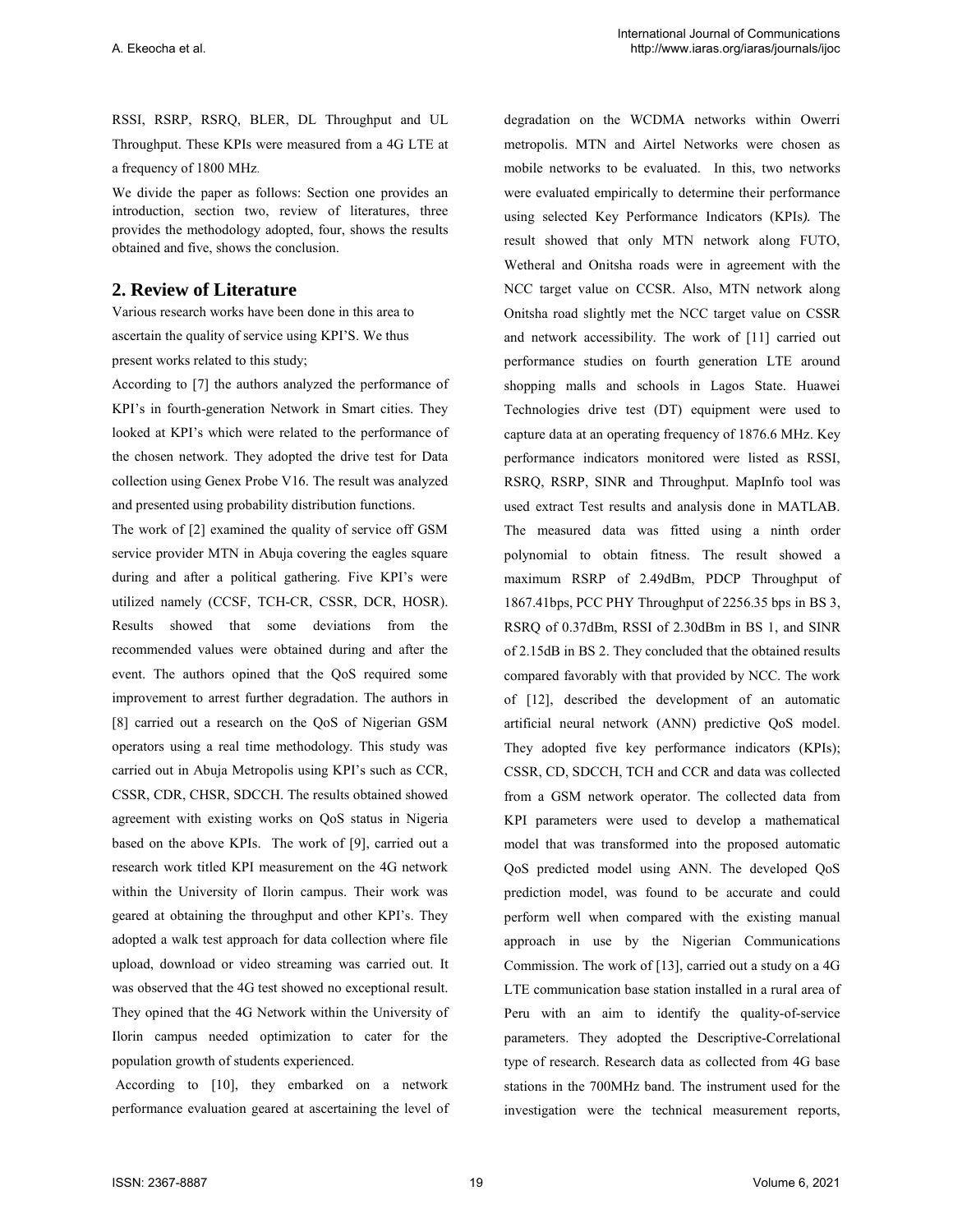where the characteristics of the quality parameters of a Mobile Telephone Communications Base Station such as signal level, signal SRN and signal quality were provided. The results obtained shows that in relation to the quality parameters, it can be affirmed that the results comply with what was indicated by the investigation of the Canary Islands Government and are within an acceptable range

#### **2.1 Key performance Indicators for LTE**

Performance evaluation through Drive Test (DT) for LTE spectrum evaluation presents reports with different measurements parameters. They are used to determine the quality of service rendered by a chosen network. The chosen parameters are RSSI, RSRQ, RSRP, and Throughput. Though in 4G Network, the KPI's are defined differently compared to that used for 2G and 3G. This is attributed to the use of packet switching technology [14], [11].

**2.1.1 RSSI**: Received Signal Strength Indicator (RSSI) this parameter describes the overall power received by the UE over the whole LTE and this includes the power of the serving cell, interference, and noise power channel. Information about the interference and noise are determined with the aid of the RSSI.

**2.1.2 RLC Throughput:** This is the total amount of data bits that are successfully transferred over a communication link in a given amount of time. This is measured over different distances and the values vary. Other measures that could impact on the productivity of the system include speed, which is determined by the workload at a given response time comparing when the request and response is received [15].

**2.1.3 Reference Signal Received Power (RSRP)**: Reference signal received power (RSRP) is the average power which transports the reference signals for specific cells in a specific bandwidth. The values of RSRP range from -140 dBm to -44 dBm. The RSRP determine certain processes as handoff and cell selection. Information about the signal power is given by the RSRP. RSRP can be mathematically described by equation (1) [11].

$$
RSRP (dBm) = \frac{P_o}{N}
$$
 (1)

where  $P<sub>o</sub>$  represents received power, N represents elements of the LTE signal carrier bandwidth

**2.1.4 Reference Signal Received Quality (RSRQ)**: This parameter plays a vital role in determining the quality of the signal. They range from -19.5 dB to -3 dB with a half dB step. When ranking cells for handover and cell reselection, the RSRQ is used. RSRQ can be expressed as equation  $(2)$  [16]:

 $RSRQ = 10 log_{10}(N) + RSRP (dBm) - RSSI (dBm)$  (2)

### **3. Methodology**

### **3.1 Measurement Environment**

The study area includes Artillery and Choba (University of Port Harcourt, Abuja campus) in Rivers State. Artillery is located on Latitude 4°50´38´´N and Longitude 7°02´20´´E within the metropolis of Port Harcourt, which is classified as an urban area owing to the presence of high-rise buildings and high-level traffic of persons. Choba is located on Latitude 4°54´09´´N and longitude 6°55´14´´E and classified as a suburban environment with high mobility of persons due to the presence of the school located within the environment.

#### **3.2 Data collection and analysis**

Data was collected through drive test, using various measurement tools and devices. A vehicle with the measurement instrument installed in it drove through a defined route at a speed of 40km/hr. An Acer Aspire personal computer installed with TEMS investigation software was deployed. The various Key performance indicators were captured and stored as logs in the personal computer system during active download. Huawei LTE modem and a Samsung Galaxy S5model (SM G900i) with 4G capability were used for download during the drive test. A GPS unit was used to capture the distance travelled, Longitude and Latitude of the area. Acquired data was analyzed with the TEMS Discovery Professional (10.0.1 Build: 5007).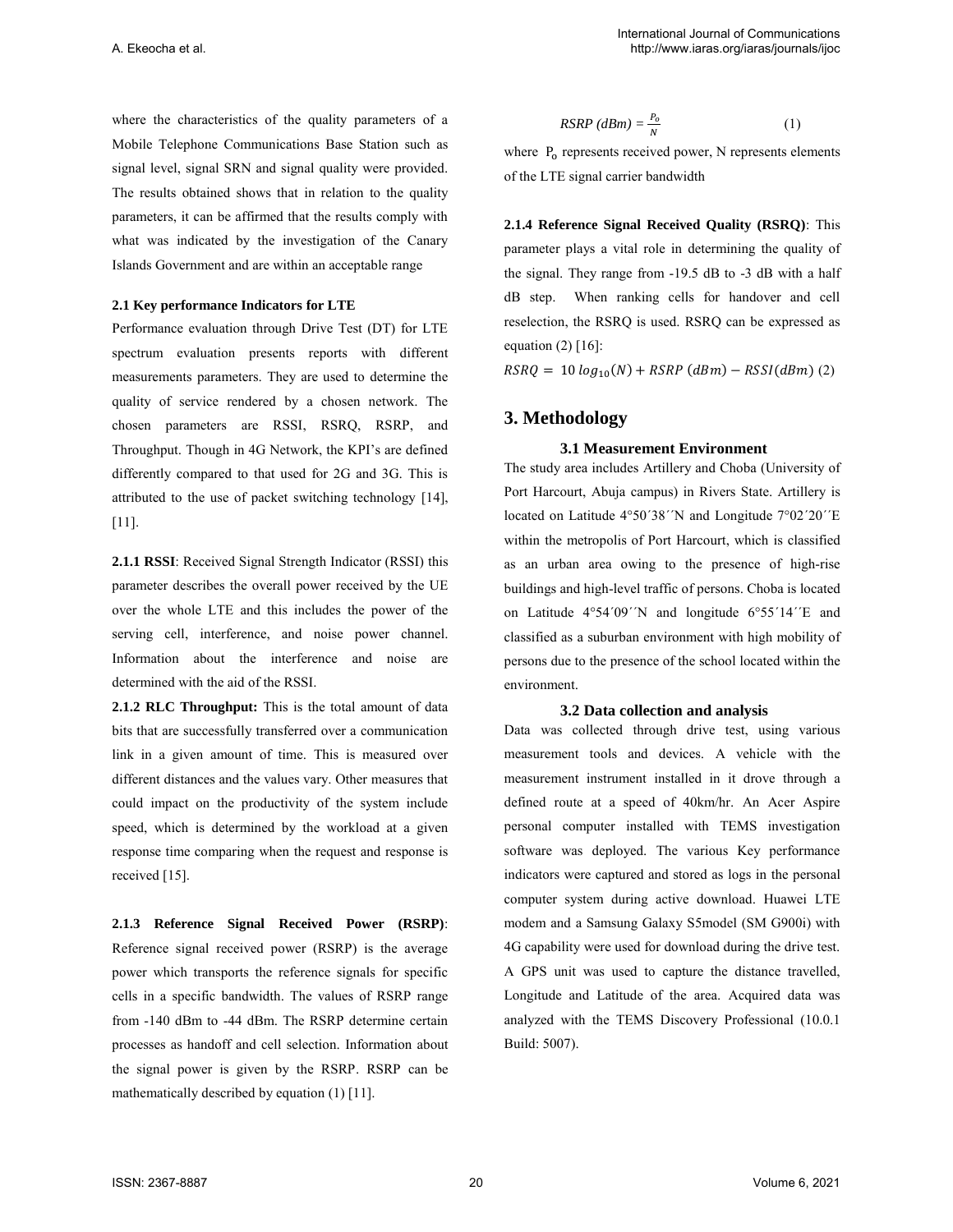### **3.4 Measurement Parameters**

The measurement parameters for this study are shown in

table 1**.** 

| Table 1. Measurement Parameters |                             |  |  |  |  |
|---------------------------------|-----------------------------|--|--|--|--|
| <b>Measurement Parameters</b>   | Values                      |  |  |  |  |
| <b>Operating Frequency</b>      | 1800                        |  |  |  |  |
| UE Transmit power               | 14.2 (Min)<br>22.8<br>(Max) |  |  |  |  |
| Receiver Height                 | 15m                         |  |  |  |  |
| <b>Transmitter Height</b>       | 35m                         |  |  |  |  |

# **4. Result and Discussion**

In this section, we present a summary of results gathered from the measurement campaign. The results of the key performance indicators measured are presented: Reference Signal Received Power (RSRP), Reference Signal Received Quality (RSRQ), Received Signal Strength Indicator (RSSI), RLC Throughput (DL), RLC Throughput (UL), PDSCH BLER is presented. We adopt a statistical approach to present the performance of the investigated 4G LTE network as shown in table 2 and 3 respectively.

Table2. Statistical Summary of key Metrics for RF conditions

| Name of Key Metrics         | <b>Bin Count</b> | Mean     | Min.     | Max.    | St. Dev. | Median  |
|-----------------------------|------------------|----------|----------|---------|----------|---------|
|                             |                  |          |          |         |          |         |
| Top Cell Channel RSSI (dBm) | 2018             | $-71.29$ | $-90$    | $-49.7$ | 6.83     | $-71.9$ |
| Top Cell RSRP (dBm)         | 2018             | $-96.01$ | $-117.7$ | $-68.6$ | 7.09     | -96     |
| Top Cell RSRQ (dB)          | 1996             | $-15.46$ | $-27.1$  | $-5.8$  | 3.13     | $-15.5$ |
| UE TX Power (dBm)           | 10               | 19.65    | 14.2     | 22.8    | 2.81     | 20.3    |

Table3. Statistical Summary of key Metrics for Performance Indicators

| Name of Key Metrics      | <b>Bin Count</b> | Mean | Max  | St. Dev |
|--------------------------|------------------|------|------|---------|
| PDSCH BLER (%)           |                  | 3.85 | 7.69 | 3.85    |
| RLC Throughput DL (kbps) |                  | 0.04 | 0.25 | 0.09    |
| RLC Throughput UL (kbps) |                  | 0.03 | 0.2  | 0.07    |



Figure 1 Graph of PDF, CDF against RSSI

The statistical analysis in fig 1 shows the probability distribution of the measured RSSI of the 4G network signal. The probability density of 61.69%, 38.21% and 0.1% were recorded for RSSI range (-90, -70dBm), (-70, - 50dBm) and (-50, -30dBm) respectively. For the RSSI

range (-90, -70dBm), the distribution shows 61.69%. which indicates that a greater portion of the area experienced fair signal coverage strong enough to provide fast and reliable data speed. The RSSI range of (-70, -50dBm), the distribution of 38.21 % probability density was recorded. This range of signal offers the best RSSI and is strong enough to offer good data speed. The (-50, -30dBm) RSSI range recorded the least in distribution of 0.1%.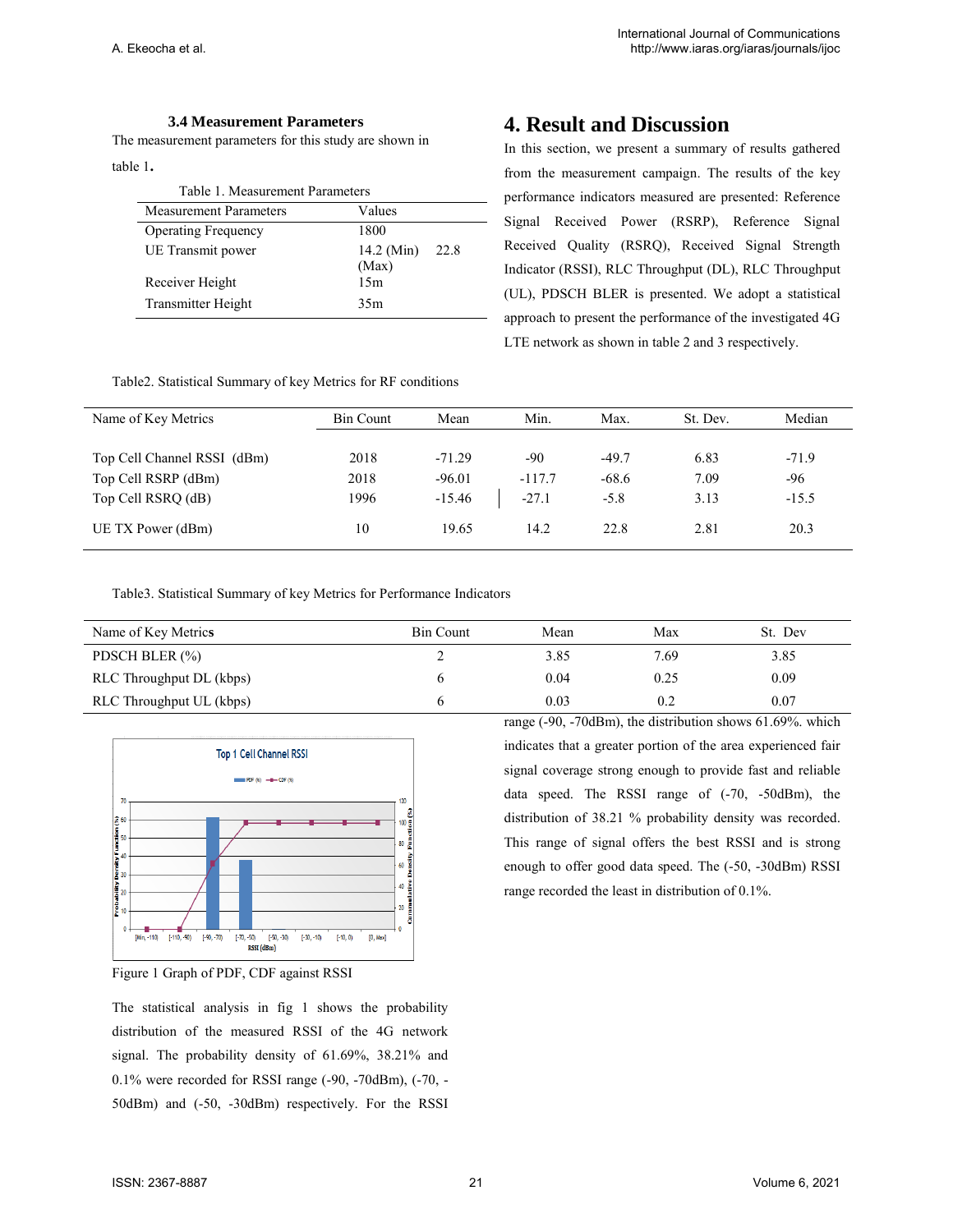

Figure 2 Graph of PDF, CDF against RSRP

The distribution of RSRP is shown in fig 2. The graphical distribution analysis shows that the recorded RSRP values in are in three different ranges; (-120, 100dBm), (-100, - 80dBm) and (-80, -60dBm) respectively. The RSRP range (-120, -100dBm) has a distribution of 28.54%. This range of signal is poor and capable of causing drop outs. The signal range of (-100, -80dBm) has a distribution of 69.47%. This range of signal is strong and will most likely offer reliable and good data speed. The third category is within the range of (-80, -60dBm). The range offers the least distribution and could provide good data speed.



Figure 3 Graph of PDF, CDF against RSRQ

Fig 3 shows the distribution of the RSRQ signal provided by the 4G LTE. The distribution of the RSRQ signals shows that range (-30, -18dBm), (-18, -12dBm) and (-12, - 6dBm) are 20%, 65.63% and 14.23% respectively. The best signal is found in the category of (-18, 12dBm) with a probability density of 65.63% of the entire population. This signal range could offer strong signal with maximum data speed. The probability density of signals within the range of  $(-30, -18d$ Bm) is  $20\%$  followed by  $(-12, -6d$ Bm) which is 14.23%. From the distribution, the population that requires handover could be shown as 20% depicting signals within the signal range (-30, -18dBm).

# **5. Conclusion**

This paper focused on evaluating the performance of KPI's of a 4G network in Port Harcourt. The performance of a 4G LTE network has been evaluated using measured KPI's. Key parameters analyzed are the RSSI, RSRQ and RSRP. A greater distribution of the RSSI signal was categorized as being fair, though they were within the recommended range. while the RSRQ has a greater distribution classified to be good. The RSRP analysis showed a greater distribution of the good signal and the least distribution fair to offer good and reliable service. Though the throughput showed a very negligible variation in both Uplink and downlink measurements. The results showed that the 4G network parameters were not out of the recommended range, they network requires optimization to ensure the QOS is improved upon.

### *Reference*

- [1] Jiménez, J., & Ochovo., J. (2017). Comparative Evaluation of Mobile Networks. Polytechnic University of Madrid, Madrid.
- [2] Lawal B. Y., Ukhurebor K. E., Adekoya M. A., & Aigbe E.E (2016). Quality of service and performance analysis of a GSM network in eagle Square, Abuja and its environs, Nigeria*. International Journal of Scientific & Engineering Research,* 7(8), 1992-1999.
- [3] Miyim, A. M., & Wakili, A. (2019). Performance evaluation of LTE networks. *2019 15th International Conference on Electronics, Computer and Computation (ICECCO)*. [https://doi.org/10.1109/icecco48375.201](https://doi.org/10.1109/icecco48375.2019.9043271) [9.9043271](https://doi.org/10.1109/icecco48375.2019.9043271)
- [4] Chang, BJ., Liang YH., & Su, SS (2015). Analysis of QOS- based relay deployment in 4G LTE-a wireless mobile relay networks. In the 21<sup>st</sup> Asia-Pacific